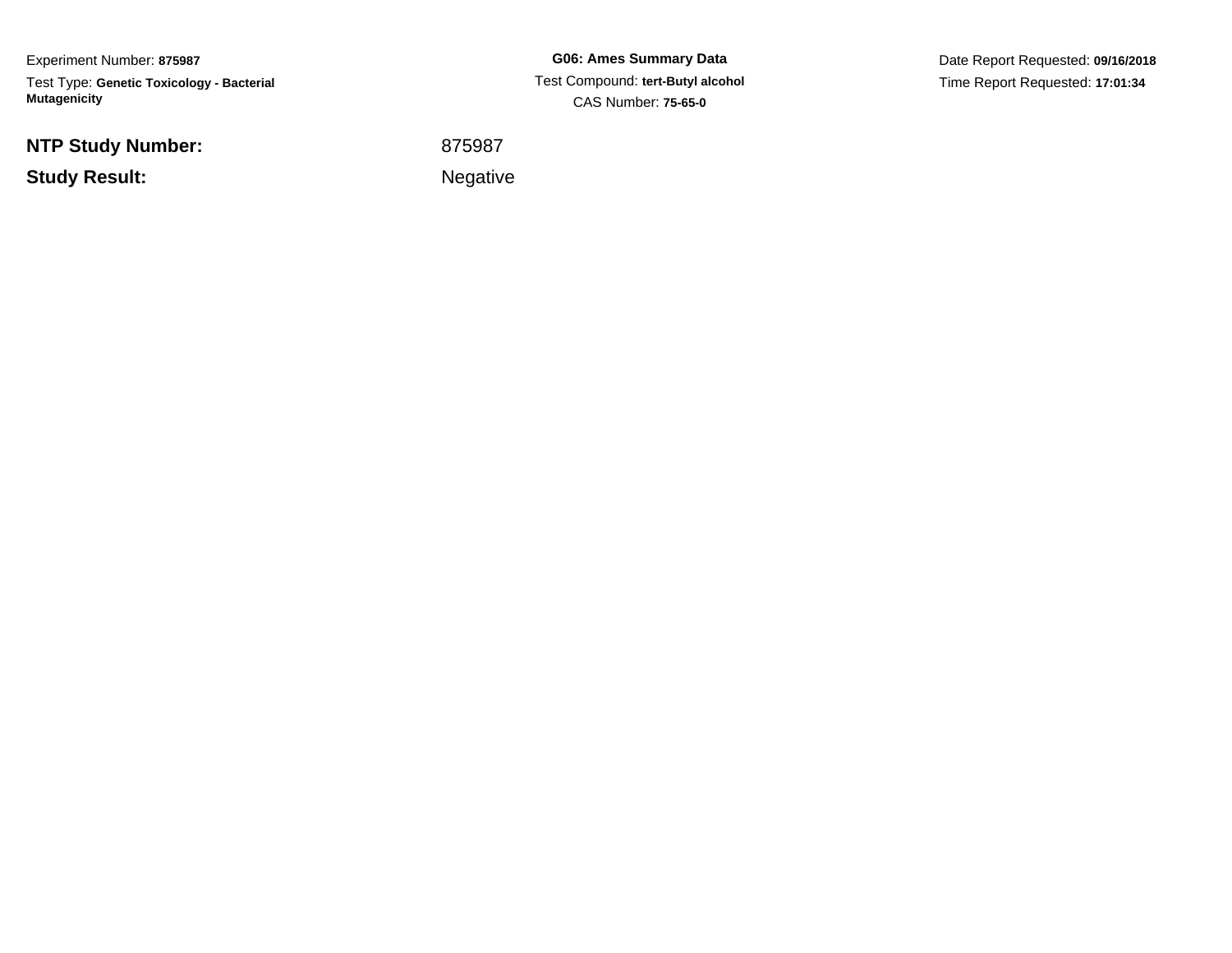Test Type: **Genetic Toxicology - Bacterial Mutagenicity**

# **G06: Ames Summary Data** Test Compound: **tert-Butyl alcohol** CAS Number: **75-65-0**

|                               |                   |                   | Strain: TA100          |                        |                     |
|-------------------------------|-------------------|-------------------|------------------------|------------------------|---------------------|
| Dose (ug/Plate)               | <b>Without S9</b> | <b>Without S9</b> | <b>With 10% Rat S9</b> | <b>With 10% Rat S9</b> | With 10% Hamster S9 |
| Vehicle Control <sup>1</sup>  | $121 \pm 2.2$     | $70 \pm 6.2$      | $133 \pm$<br>5.9       | $83 \pm 2.2$           | 136 $\pm$<br>5.2    |
| 100.0                         | $97 \pm 13.9$     | $69 \pm 7.5$      | $109 \pm$<br>-8.1      | $85 \pm 8.0$           | $125 \pm 15.0$      |
| 333.0                         | $98 \pm 9.1$      | $75 \pm 2.9$      | $134 \pm$<br>8.5       | $91 \pm 3.5$           | $113 \pm$<br>1.2    |
| 1000.0                        | $92 \pm 9.0$      | $92 \pm 13.0$     | $117 +$<br>-4.9        | $84 \pm 5.2$           | $122 \pm$<br>- 8.7  |
| 3333.0                        | $110 \pm 4.7$     | $90 \pm 6.9$      | $114 \pm 11.8$         | $78 \pm 4.3$           | $116 \pm 12.3$      |
| 10000.0                       | $99 \pm 9.0$      | $86 \pm 4.1$      | $118 \pm$<br>- 8.1     | $82 \pm 4.8$           | $114 \pm$<br>3.8    |
| <b>Trial Summary</b>          | Negative          | Negative          | Negative               | Negative               | Negative            |
| Positive Control <sup>2</sup> |                   |                   | $1001 \pm 112.9$       | $1372 \pm 67.7$        | $1915 \pm 139.3$    |
| Positive Control <sup>3</sup> | $585 \pm 40.5$    | $495 \pm 18.9$    |                        |                        |                     |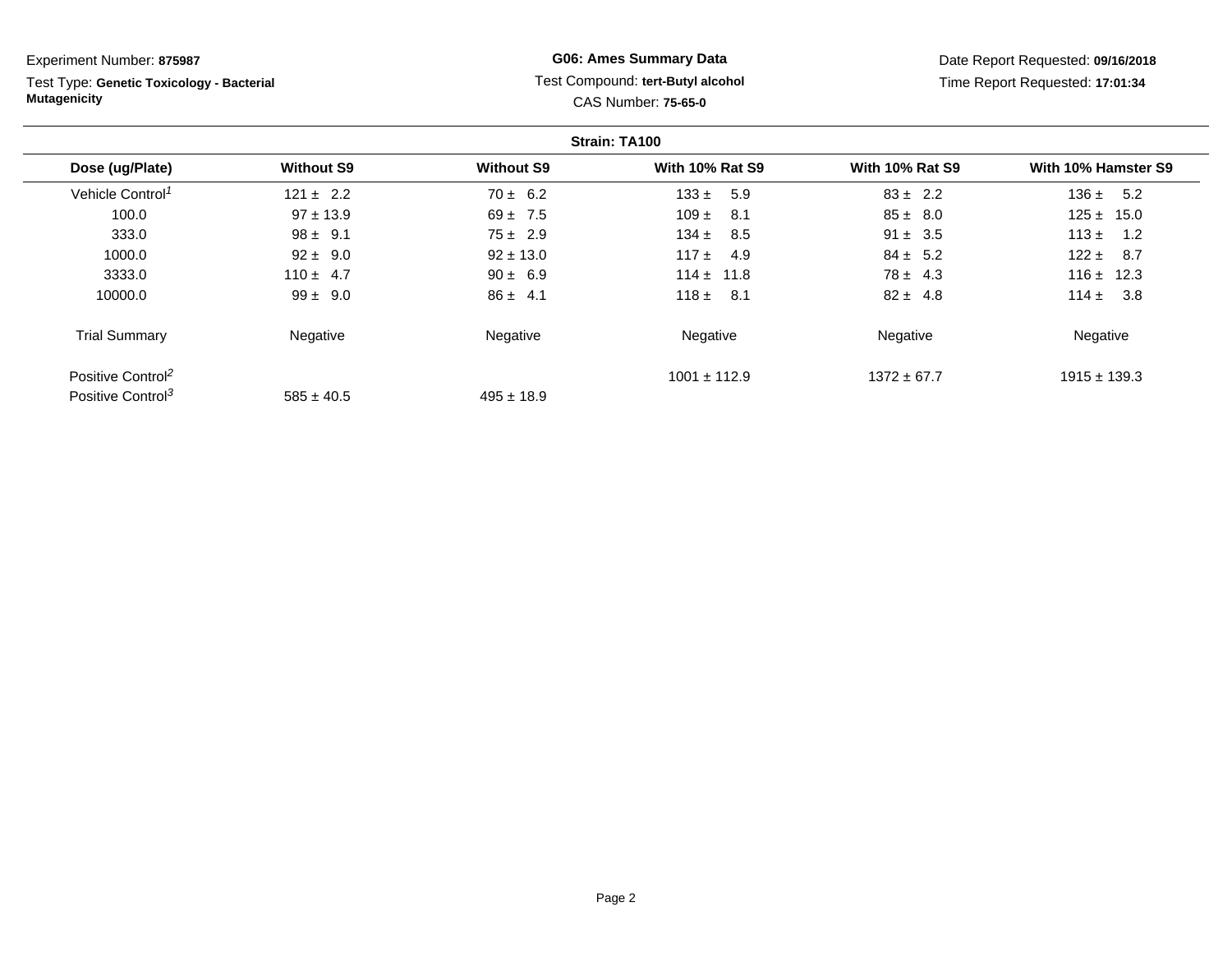Test Type: **Genetic Toxicology - Bacterial Mutagenicity**

| Dose (ug/Plate)                                                | With 10% Hamster S9 |
|----------------------------------------------------------------|---------------------|
| Vehicle Control <sup>1</sup>                                   | $98 \pm 3.4$        |
| 100.0                                                          | $83 \pm 1.7$        |
| 333.0                                                          | $85 \pm 4.5$        |
| 1000.0                                                         | $85 \pm 3.8$        |
| 3333.0                                                         | $86 \pm 4.9$        |
| 10000.0                                                        | $75 \pm 1.7$        |
| <b>Trial Summary</b>                                           | Negative            |
| Positive Control <sup>2</sup><br>Positive Control <sup>3</sup> | $2124 \pm 40.9$     |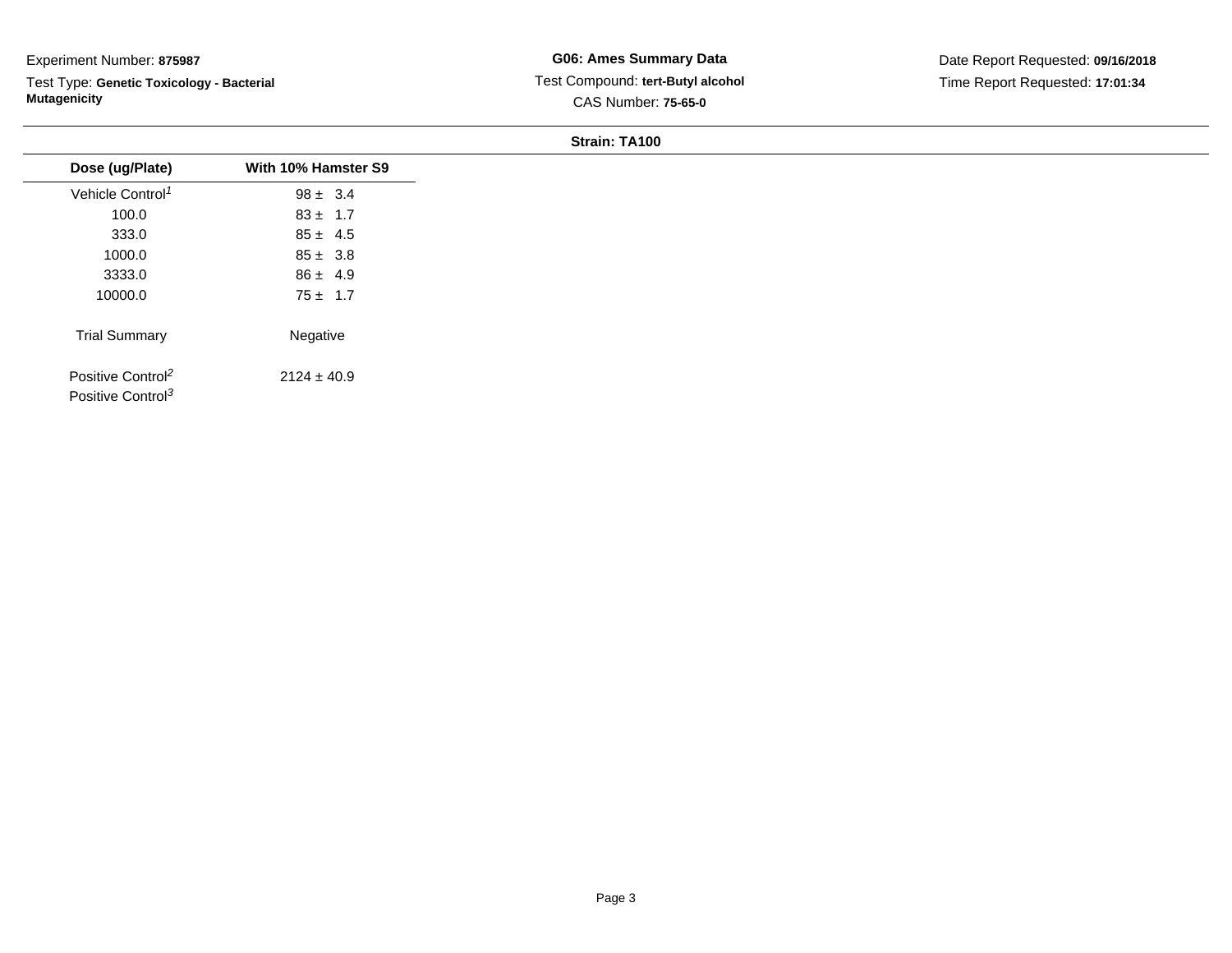Test Type: **Genetic Toxicology - Bacterial Mutagenicity**

# **G06: Ames Summary Data** Test Compound: **tert-Butyl alcohol** CAS Number: **75-65-0**

|                               |                   |                   | Strain: TA1535         |                        |                     |
|-------------------------------|-------------------|-------------------|------------------------|------------------------|---------------------|
| Dose (ug/Plate)               | <b>Without S9</b> | <b>Without S9</b> | <b>With 10% Rat S9</b> | <b>With 10% Rat S9</b> | With 10% Hamster S9 |
| Vehicle Control <sup>1</sup>  | $5 \pm 0.3$       | $5 \pm 0.9$       | $7 \pm 1.3$            | $7 \pm 3.5$            | $7 \pm 1.5$         |
| 100.0                         | $6 \pm 0.3$       | $8 \pm 0.9$       | $9 \pm 0.3$            | $11 \pm 1.2$           | $8 \pm 0.9$         |
| 333.0                         | $4 \pm 0.9$       | $8 \pm 0.9$       | $6 \pm 1.8$            | $11 \pm 2.6$           | $6 \pm 0.7$         |
| 1000.0                        | $4 \pm 0.7$       | 1.2<br>6 ±        | $8 \pm 0.9$            | $7 \pm 0.6$            | $4 \pm 0.9$         |
| 3333.0                        | $4 \pm 0.9$       | $8 \pm 1.0$       | $6 \pm 1.3$            | $10 \pm 0.9$           | $7 \pm 2.3$         |
| 10000.0                       | $6 \pm 1.0$       | $9 \pm 1.5$       | $8 \pm 0.3$            | $11 \pm 2.0$           | $9 \pm 1.5$         |
| <b>Trial Summary</b>          | Negative          | Negative          | Negative               | Negative               | Negative            |
| Positive Control <sup>2</sup> | $623 \pm 19.8$    |                   | $51 \pm 0.7$           | $90 \pm 10.7$          | $160 \pm 11.1$      |
| Positive Control <sup>3</sup> |                   | $526 \pm 84.8$    |                        |                        |                     |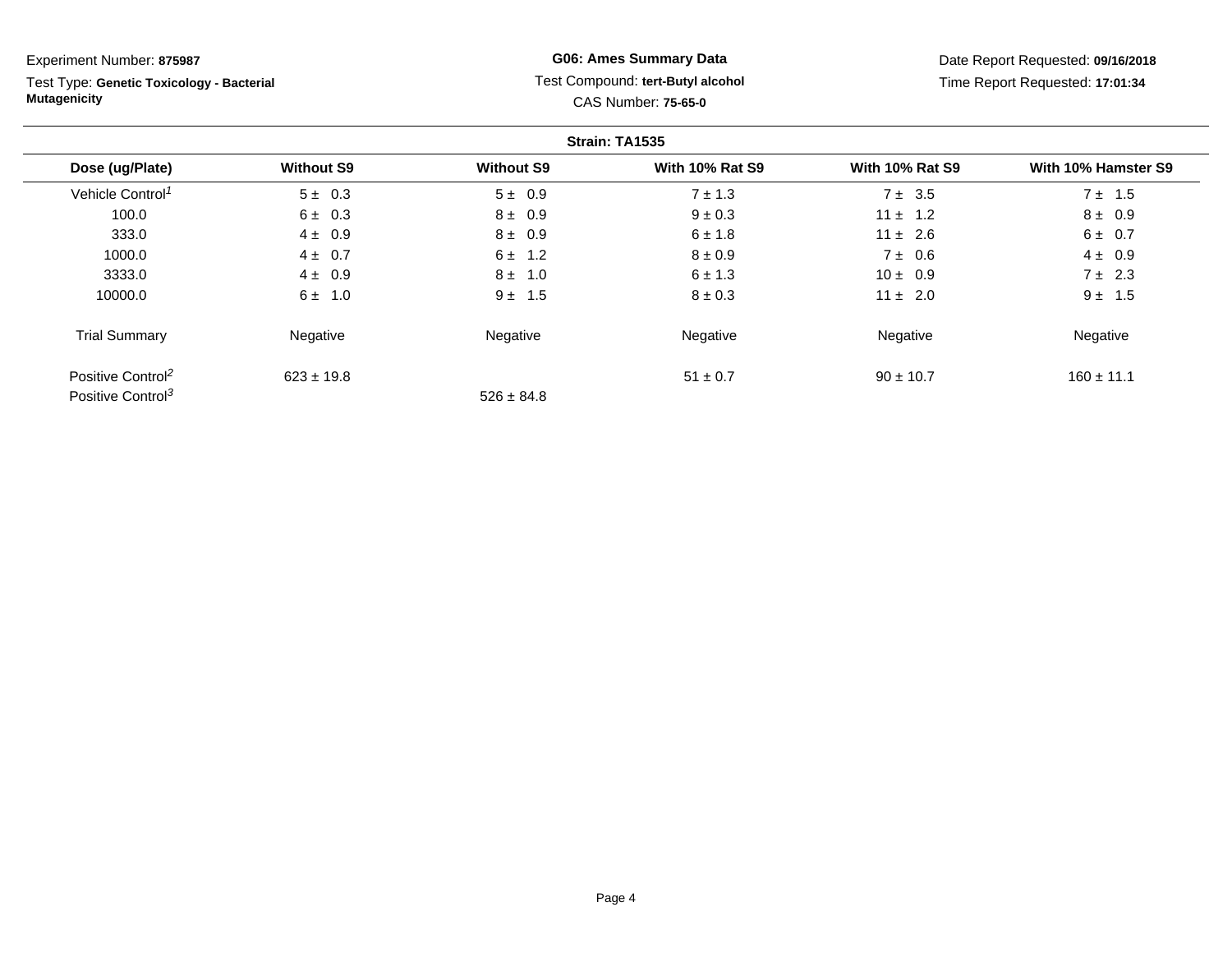Test Type: **Genetic Toxicology - Bacterial Mutagenicity**

| Dose (ug/Plate)                                                | With 10% Hamster S9 |
|----------------------------------------------------------------|---------------------|
| Vehicle Control <sup>1</sup>                                   | $8 \pm 2.1$         |
| 100.0                                                          | $9 \pm 1.5$         |
| 333.0                                                          | $10 \pm 1.7$        |
| 1000.0                                                         | $11 \pm 2.9$        |
| 3333.0                                                         | $13 \pm 3.2$        |
| 10000.0                                                        | $13 \pm 1.7$        |
| <b>Trial Summary</b>                                           | Negative            |
| Positive Control <sup>2</sup><br>Positive Control <sup>3</sup> | $86 \pm 6.2$        |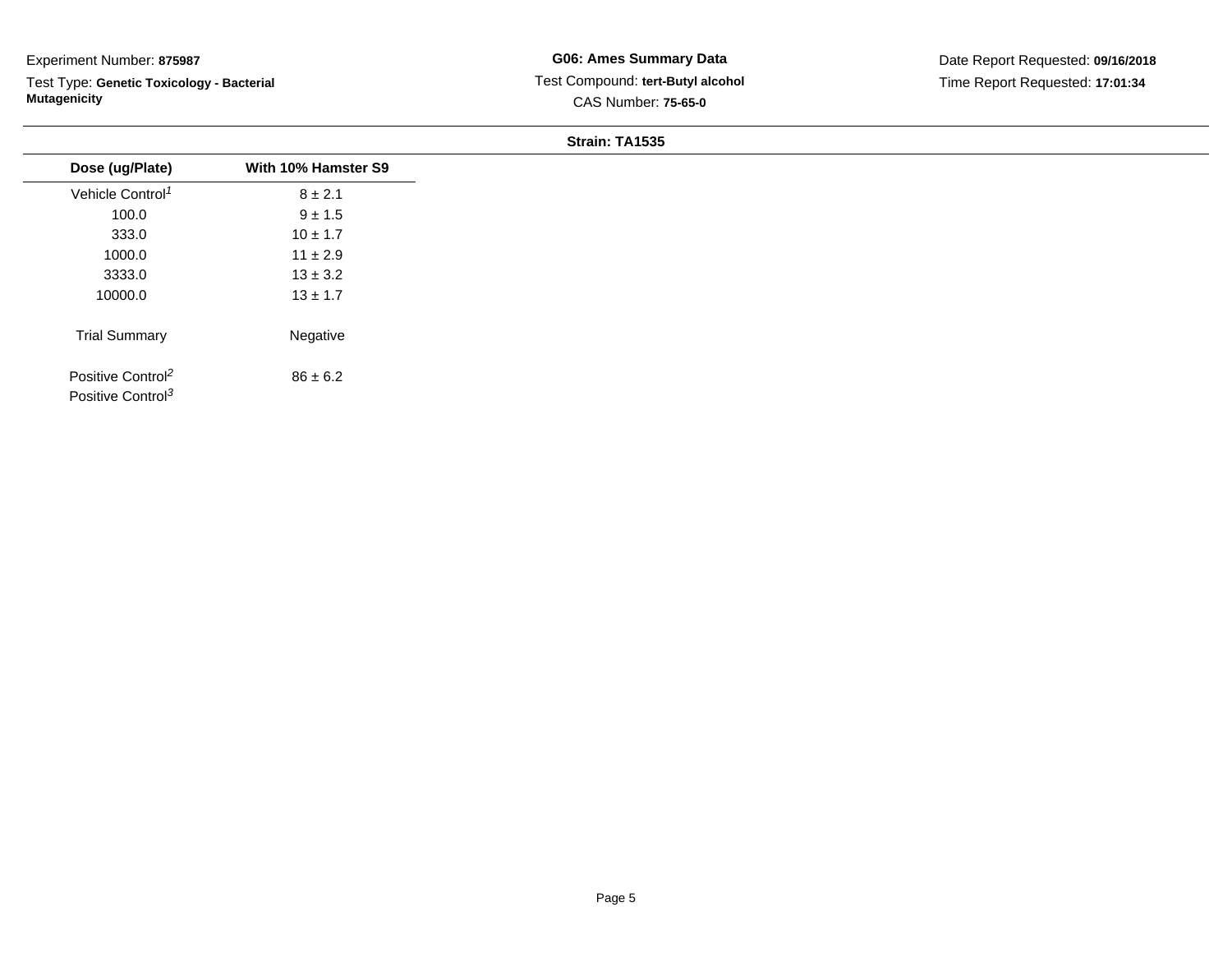Test Type: **Genetic Toxicology - Bacterial Mutagenicity**

# **G06: Ames Summary Data** Test Compound: **tert-Butyl alcohol** CAS Number: **75-65-0**

|                               |                   |                   | Strain: TA1537         |                        |                     |
|-------------------------------|-------------------|-------------------|------------------------|------------------------|---------------------|
| Dose (ug/Plate)               | <b>Without S9</b> | <b>Without S9</b> | <b>With 10% Rat S9</b> | <b>With 10% Rat S9</b> | With 10% Hamster S9 |
| Vehicle Control <sup>1</sup>  | $3 \pm 0.7$       | 1.2<br>$4 \pm$    | $11 \pm 1.5$           | $6 \pm 2.5$            | $8 \pm 0.9$         |
| 100.0                         | $2 \pm 1.9$       | $7 \pm 1.3$       | $5 \pm 1.3$            | $6 \pm 2.6$            | $6 \pm 2.0$         |
| 333.0                         | $3 \pm 0.7$       | 1.8<br>6 ±        | $4 \pm 0.6$            | $9 \pm 3.2$            | $5 \pm 1.3$         |
| 1000.0                        | $3 \pm 1.2$       | $6 \pm 2.0$       | $4 \pm 1.3$            | $7 \pm 0.6$            | $5 \pm 0.3$         |
| 3333.0                        | $2 \pm 2.3$       | $8 \pm 0.6$       | $4 \pm 0.7$            | $10 \pm 1.5$           | $5 \pm 1.8$         |
| 10000.0                       | $1 \pm 0.9$       | $6 \pm 2.0$       | $7 \pm 0.6$            | $10 \pm 0.9$           | $5 \pm 2.0$         |
| <b>Trial Summary</b>          | Negative          | Negative          | Negative               | Negative               | Negative            |
| Positive Control <sup>2</sup> |                   |                   | $73 \pm 11.8$          | $108 \pm 11.9$         | $38 \pm 3.0$        |
| Positive Control <sup>4</sup> | $247 \pm 99.6$    | $101 \pm 40.4$    |                        |                        |                     |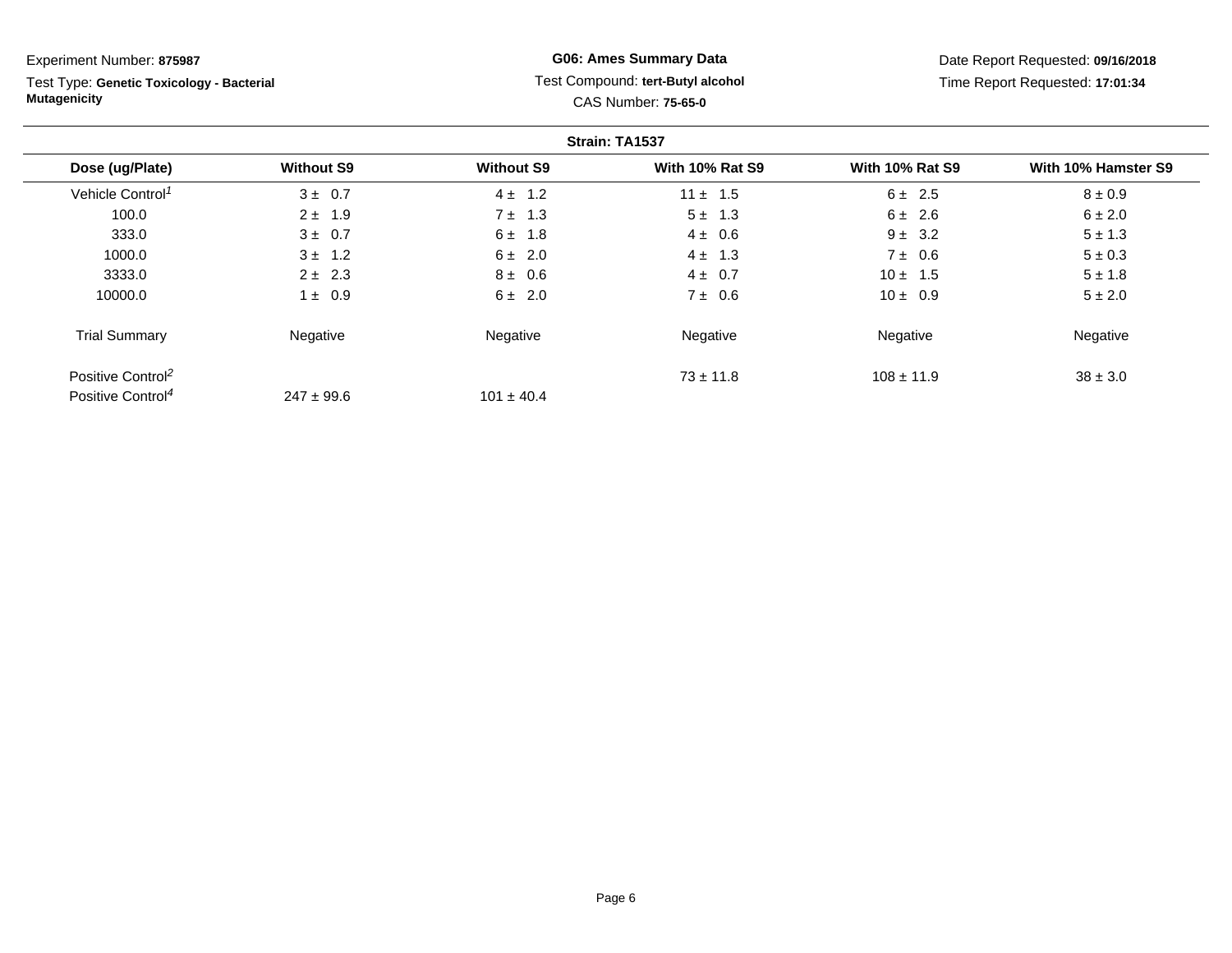Test Type: **Genetic Toxicology - Bacterial Mutagenicity**

| Dose (ug/Plate)                                                | With 10% Hamster S9 |
|----------------------------------------------------------------|---------------------|
| Vehicle Control <sup>1</sup>                                   | $7 \pm 0.6$         |
| 100.0                                                          | $7\pm0.6$           |
| 333.0                                                          | $8 \pm 1.2$         |
| 1000.0                                                         | $10 \pm 0.0$        |
| 3333.0                                                         | $9 \pm 4.4$         |
| 10000.0                                                        | $6 \pm 2.0$         |
| <b>Trial Summary</b>                                           | Negative            |
| Positive Control <sup>2</sup><br>Positive Control <sup>4</sup> | $39 \pm 3.5$        |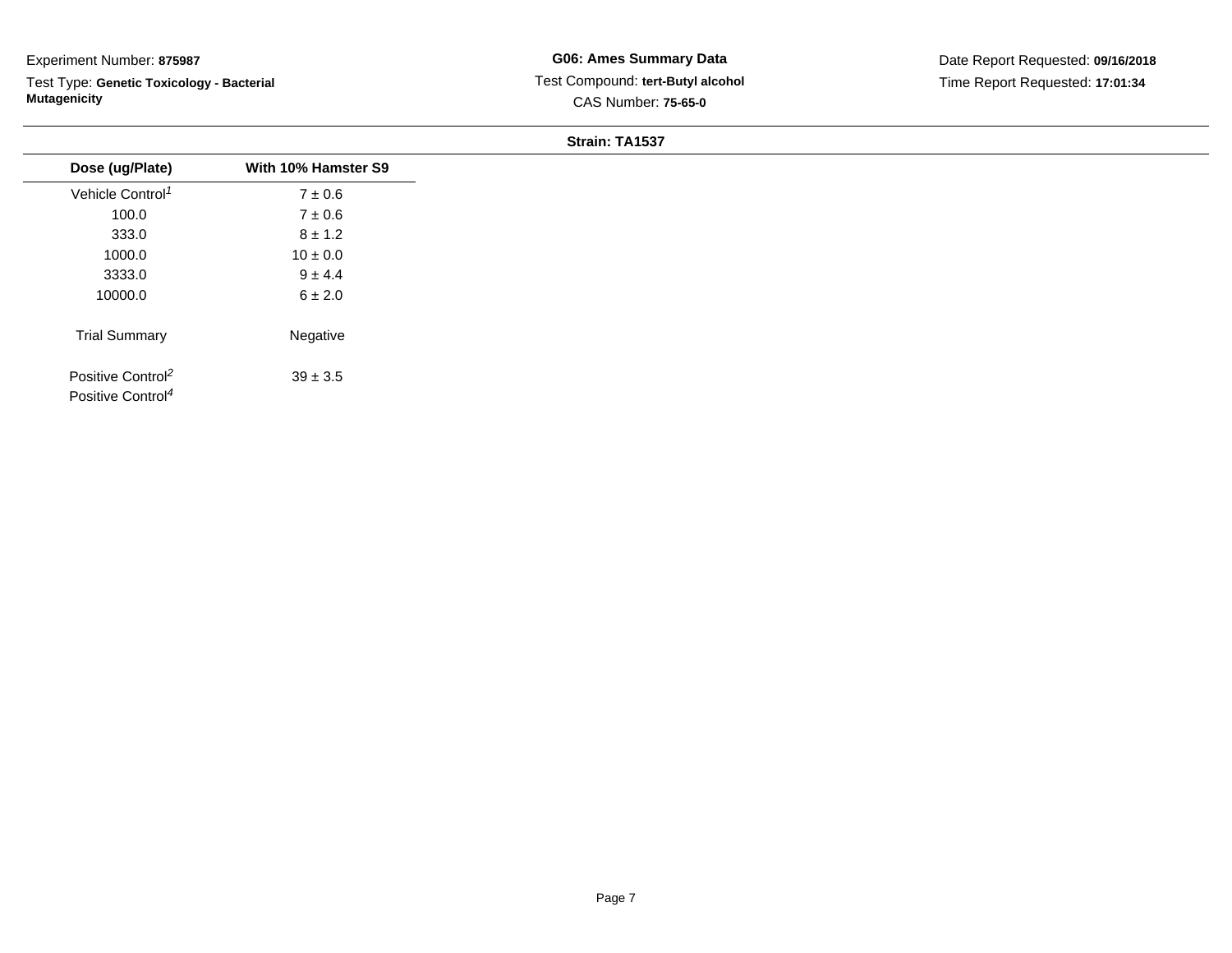Test Type: **Genetic Toxicology - Bacterial Mutagenicity**

# **G06: Ames Summary Data** Test Compound: **tert-Butyl alcohol** CAS Number: **75-65-0**

|                               |                   |                   | <b>Strain: TA98</b>    |                        |                     |
|-------------------------------|-------------------|-------------------|------------------------|------------------------|---------------------|
| Dose (ug/Plate)               | <b>Without S9</b> | <b>Without S9</b> | <b>With 10% Rat S9</b> | <b>With 10% Rat S9</b> | With 10% Hamster S9 |
| Vehicle Control <sup>1</sup>  | $13 \pm 2.5$      | $13 \pm 3.2$      | 0.3<br>$20 \pm$        | $20 \pm 1.2$           | $18 \pm 3.8$        |
| 100.0                         | $12 \pm 1.5$      | $9 \pm 2.3$       | 16±<br>2.4             | $14 \pm 0.3$           | $19 \pm 2.9$        |
| 333.0                         | $17 \pm 1.9$      | $8 \pm 2.3$       | 15±<br>1.5             | $15 \pm 0.6$           | $17 \pm 3.5$        |
| 1000.0                        | $9 \pm 2.6$       | $18 \pm 3.7$      | - 2.6<br>$21 \pm$      | $14 \pm 2.9$           | $14 \pm 0.9$        |
| 3333.0                        | $15 \pm 5.8$      | $10 \pm 0.6$      | 17±<br>1.5             | $13 \pm 2.0$           | $18 \pm 0.7$        |
| 10000.0                       | $10 \pm 1.3$      | $8 \pm 0.6$       | 3.0<br>18±             | $9 \pm 1.3$            | $17 \pm 1.0$        |
| <b>Trial Summary</b>          | Negative          | Negative          | Negative               | Negative               | Negative            |
| Positive Control <sup>2</sup> |                   |                   | $836 \pm 161.8$        | $590 \pm 70.0$         | $1442 \pm 86.7$     |
| Positive Control <sup>5</sup> | $234 \pm 36.7$    | $102 \pm 7.9$     |                        |                        |                     |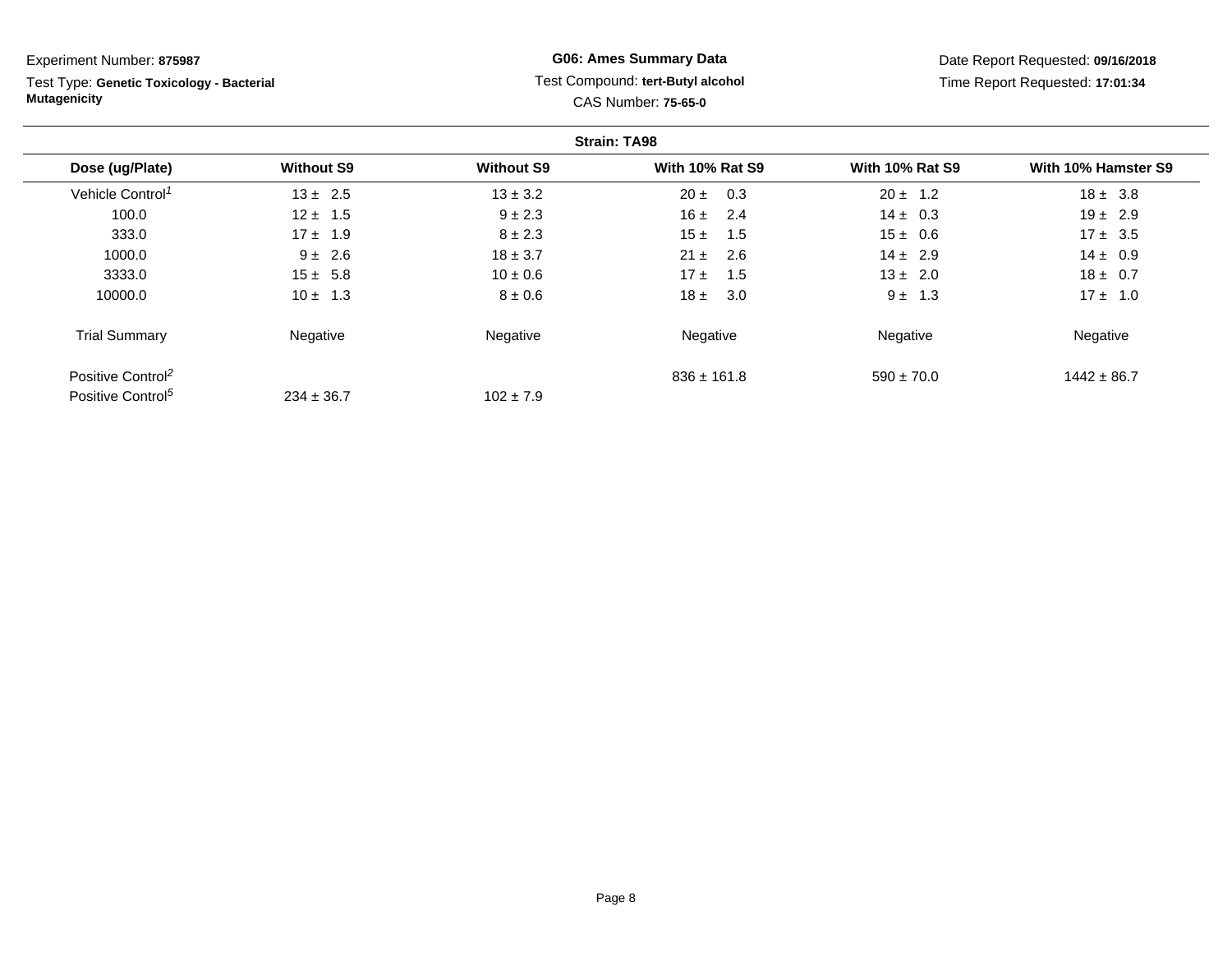Test Type: **Genetic Toxicology - Bacterial Mutagenicity**

**G06: Ames Summary Data** Test Compound: **tert-Butyl alcohol**CAS Number: **75-65-0**

| Dose (ug/Plate)                                                | With 10% Hamster S9 |
|----------------------------------------------------------------|---------------------|
| Vehicle Control <sup>1</sup>                                   | $18 \pm 3.0$        |
| 100.0                                                          | $17 \pm 4.4$        |
| 333.0                                                          | $12 \pm 1.9$        |
| 1000.0                                                         | $12 \pm 1.7$        |
| 3333.0                                                         | $15 \pm 1.9$        |
| 10000.0                                                        | $15 \pm 2.3$        |
| <b>Trial Summary</b>                                           | Negative            |
| Positive Control <sup>2</sup><br>Positive Control <sup>5</sup> | $1528 \pm 84.1$     |